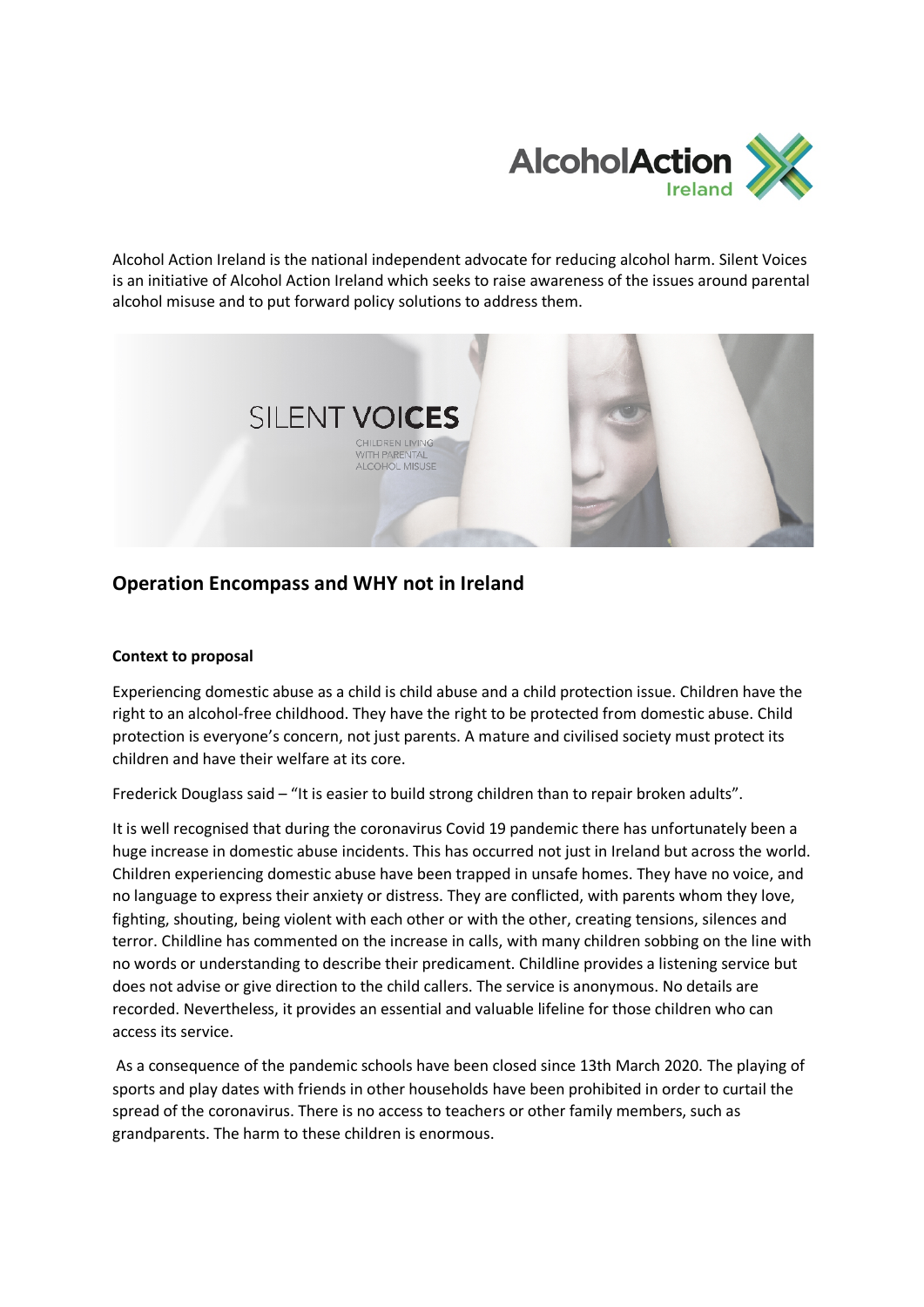Whilst services encourage notification of any child abuse concerns to TUSLA or An Garda Siochana resources are so stretched that only in the most serious of cases where there is active risk are Social Workers gaining direct access to children. There will undoubtedly be a tsunami of mental health problems when schools re-open in September 2020 or whenever. Currently, it would appear that many Social Workers are working remotely but with their hands tied behind their backs. Home visits are only happening for high risk cases.

All interactions with children are important. Every interaction must be availed of and used to maximum advantage. Early intervention however is the key to getting better outcomes for the child. This is about safeguarding children. One kind word to a child in a time of crisis is a lifeline and can make all the difference.

With the restrictions imposed by Covid 19 the impact on children growing up with parental alcohol misuse in the home ie domestic abuse will be significant and have long-term adverse consequences for the child. Their homes are and continue to be unsafe places. They experience domestic abuse with no escape. Such experiences are internationally accepted as causing physical, emotional and psychological harm/damage and recognised as hidden harm necessitating supports and interventions. Many professionally active in the field of ACEs believe that trauma-informed services and supports are essential to rescue the child. Unless schools are equipped and teachers are trained in awareness of the impact of domestic abuse on children, school may also let these children down. Teachers need to understand the child's lived experience. If they don't schools may become unsafe places too if a punitive attitude is applied to behaviours stemming from the home experience. How can the child, who has experienced domestic abuse, learn and reach his or her full potential?

### **The legal position**

Ireland ratified the UN Convention on the Rights of the Child in 1992. Having done so Ireland has an obligation under international law to respect, protect and fulfil the rights of children under the Convention.

Following a referendum, children now have rights under the Irish Constitution with the enactment of the Thirty -First Amendment of the Constitution (Children) Act 2012 signed into law in April 2015. The State now has a role where parents "fail in their duty towards their children to such an extent that the safety and welfare of their children is likely to be prejudicially affected".

Child welfare and protection policy is based on a legal framework provided by the Child Care Act 1991 and the Children First Act which became law on the 19 November 2015. The latter's main purpose is to provide for the care and protection of children. Providers of services to children have certain obligations. Certain persons are required to make reports to TUSLA, which became a separate legal entity to the HSE in January 2014. TUSLA has responsibility for child welfare and protection services, and a range of other services including those relating to domestic, sexual and gender -based violence. Mandatory reporting of harm to children became the law. The 2015 Act outlined the roles of TUSLA and An Garda Siochana, who have the primary responsibility for child welfare and protection. This 2015 Act was followed by the National Guidance for the Protection and Welfare of Children launched in February 2018.

The definition of "harm" under the 2015 Act is clear.

In relation to a child it means-

(a) assault, ill-treatment or neglect of the child in a manner that seriously affects or is likely to seriously affect the child's health, development or welfare, or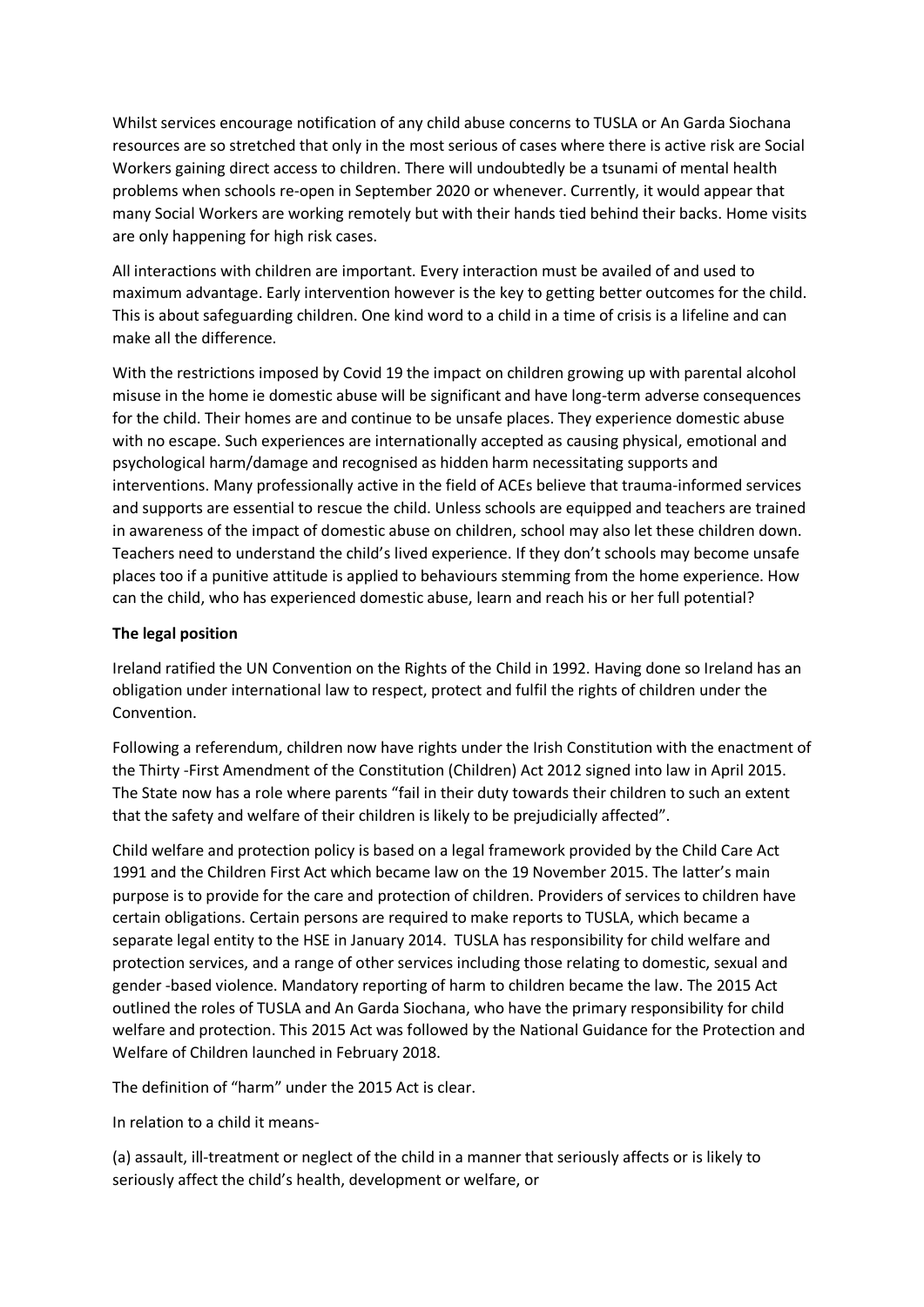#### (b) sexual abuse of the child,

whether caused by a single act, omission or circumstances or a series or combination of acts, omissions or circumstances, or otherwise. "

There is no minimum threshold on "harm". It is not restricted to obvious or apparent harm. Any act or omission that affects the child in an adverse way is harm.

"Neglect" is defined in relation to a child as meaning –"to deprive the child of adequate food, warmth ,clothing, hygiene, supervision, **safety** or medical care". The emphasis on "safety" is mine.

"Welfare" is defined, in relation to a child, -"the moral, intellectual, **physical, emotional and social**  welfare of the child". Emphasis on "physical, emotional and social" is mine.

Professionals and all those caring for children must be alert to the harm that can befall a child. Harm is harm whether it's visible or hidden. Child protection is everyone's duty. It must be top priority. We are obliged as a society to put children first and recognise by our actions that we do. There should be no turf wars.

If it is the case that TUSLA has resources issues and certain thresholds before preventative action can be taken then we need to find another way to put children who are at risk at the centre and on a professional's radar. By adapting the Operation Encompass programme not only will this put the child involved in the domestic abuse incident on the radar of the teacher, it can serve to enlighten and educate parents as to the damage and harm being caused to their child or children by his /her /their actions. How can children who experience domestic abuse learn or absorb lessons after the trauma of domestic abuse? How can teachers connect and enable such children to reach their full potential if the children are traumatised by such an environment, most of which is fuelled by the alcohol and substance misuse of parents. Teachers need to be aware of the impact these lived experiences have on the developing child and his/her ability to learn. A child's behaviour in school may reflect what is happening in the home. Often school is the only safe place for these children.

An Garda Siochana has primary responsibility to protect the community and to bring offenders to justice. Where a crime has been committed AGS has overall responsibility for the direction of the criminal investigation. Incidents of domestic abuse are often scenes of crimes. Children may or may not be physically or sexually harmed, but they are harmed. If they are physically or sexually harmed then undoubtedly AGS will take appropriate steps to prosecute. Regardless, these children have experienced trauma associated with witnessing the domestic abuse crime and indeed may have been involved if seeking to protect the parent being assaulted. This is harm which impacts the child's health, psychologically, emotionally and developmentally. In the UK this harm is given immediate attention via the Operation Encompass programme. The teacher, another professional, is alerted to create an intervention for the child. No child falls through the cracks. This is a child protection issue and treated accordingly by both the police and the school. The teacher interacts with the child. Every interaction is an intervention. The child is on a professional's radar. More serious cases go to the UK's Social Services. No child's health is ignored and further lifelong damage can be avoided or minimised. Child protection and welfare are to the fore, front and centre. And for the child who has experienced such trauma, the child's health is first and paramount.

#### **What can we do now?**